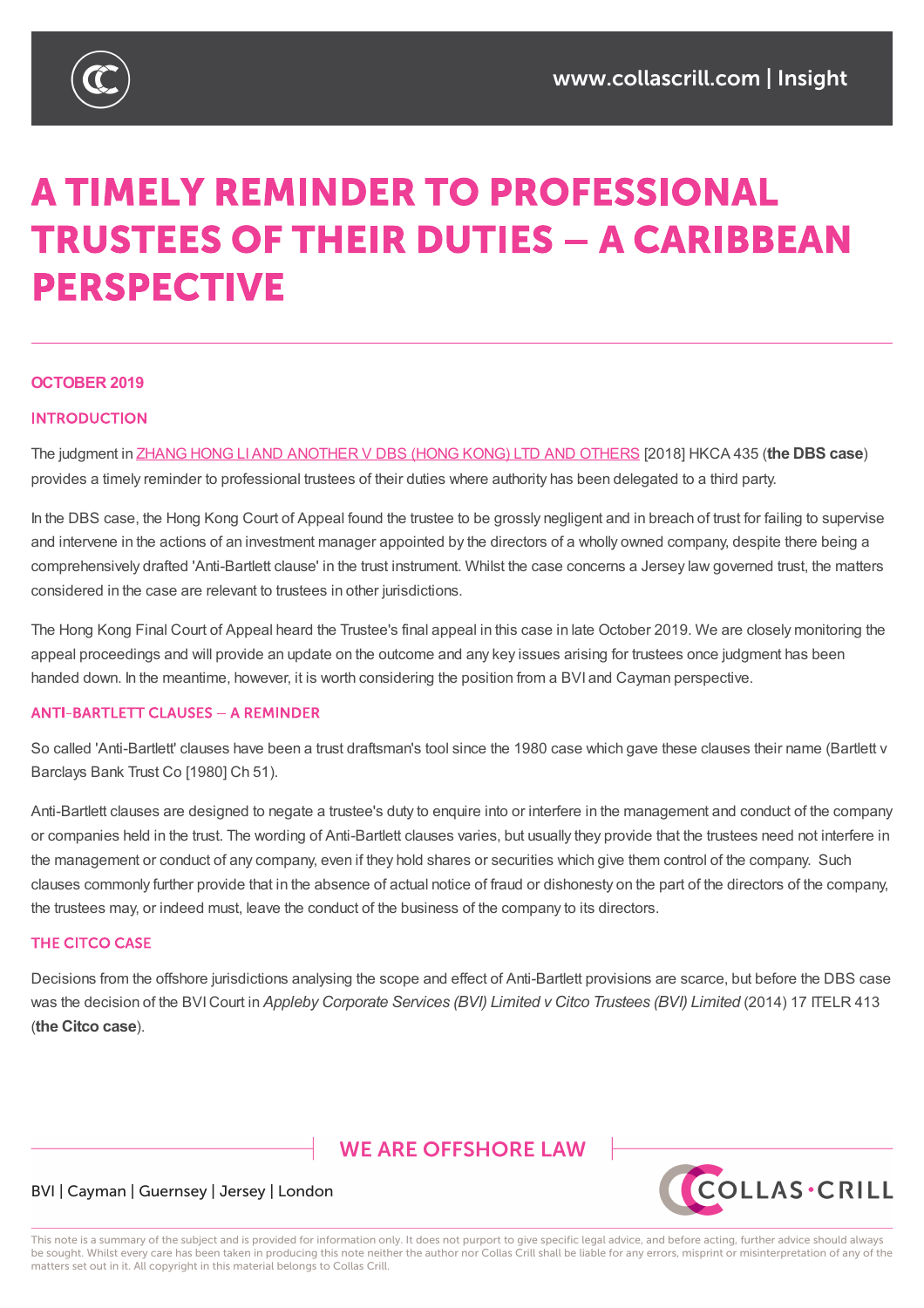

In the Citco case, the sole asset of the trust was an investment company. The trustee delegated the investment management to a professional investment management firm chosen by the settlor. Almost the entire value of the trust fund was lost after a series of speculative, high risk transactions. The nature of the transactions undertaken by the investment manager were outside the scope of the agreed investment parameters set out in the investment management agreement. The trustee was held to be in breach of duty, as it had failed to take reasonable steps to satisfy itself at appropriate intervals that the investment guidelines were being observed by the appointed investment manager, and that the overall value of the trust fund was not falling as a result of bad investment choices. Although the applicable Anti-Bartlett provision removed any obligation on the trustee to interfere in the management of the company held in the trust, the court held that it did not relieve the trustee of its duty to satisfy itself that nothing was adversely affecting the value of the shares.

### **THE DRS CASE**

Turning to the facts of the DBS case: in 2005, Zhang Hong Li (**Zhang**) and his wife Ji Zhengrong (**Ji**) established a Jersey-law governed family trust (**Trust**) with the help of the defendant bank, DBS Bank (Hong Kong) (**Bank**). Zhang and Ji were the settlors. The sole asset of the Trust was a BVI company (**Wise Lords**), which held investments through the Bank. The Bank provided a Jersey trustee to the Trust (**Trustee**) and a BVI corporate director to Wise Lords (**Director**). Another bank entity provided administration, operational and secretarial support services in Hong Kong to the Trustee. Zhang specifically reserved to Ji the role of investment advisor and she was authorised by the Director to (a) execute investment transactions, (b) operate bank accounts, and (c) negotiate and draw on overdraft facilities, on behalf of Wise Lords.

Between 2005 and 2008, Ji executed over 500 investment transactions on Wise Lords' account. Initially, these trades were in mutual funds, with a medium risk profile. These trades generated impressive returns. Around May 2008, Ji's view of the global economy changed and consequently so did her investment strategy. Ultimately, Ji's investment strategy failed catastrophically and the Trust suffered significant losses.

The claimants, which included Zhang and Ji, brought claims in the Court in Hong Kong against the Director for breach of director's duty and against the Trustee for breach of trust in respect of the losses sustained by the trust fund.

The Court at first instance found that the Trustee was obliged to carry out the terms of the Trust and to administer the trust assets for the benefit of the beneficiaries pursuant to the terms of the trust instrument and subject to Jersey law. The judge held that, notwithstanding the terms of the trust instrument, which sought to restrict the Trustee's duties in connection with the management of Wise Lords (principally via a widely drafted Anti-Bartlett clause), the Trustee retained a residual obligation to undertake a 'high-level' supervisory role. The judge found that the Trustee failed to discharge that duty, which it owed to the Trust. The Trustee appealed, and the Court of Appeal affirmed all aspects of the first instance judgment, dismissing the appeal against the finding of breach of trust by the Trustee.

Importantly, the Court of Appeal did not find that Anti-Bartlett clauses have no effect. It acknowledged that trust structures can be designed in such a way as to provide a measure of independence and flexibility to those managing an underlying company, but this should always be subject to the trustee's overarching supervision and regular monitoring. The Court of Appeal held that whilst a trustee is not expected to be actively involved in the day-to-day management and administration of business of an underlying company, it must ensure that it has sufficient information about the assets and affairs of a company to be able to undertake its high-level supervisory role

## **WE ARE OFFSHORE LAW**



#### BVI | Cayman | Guernsey | Jersey | London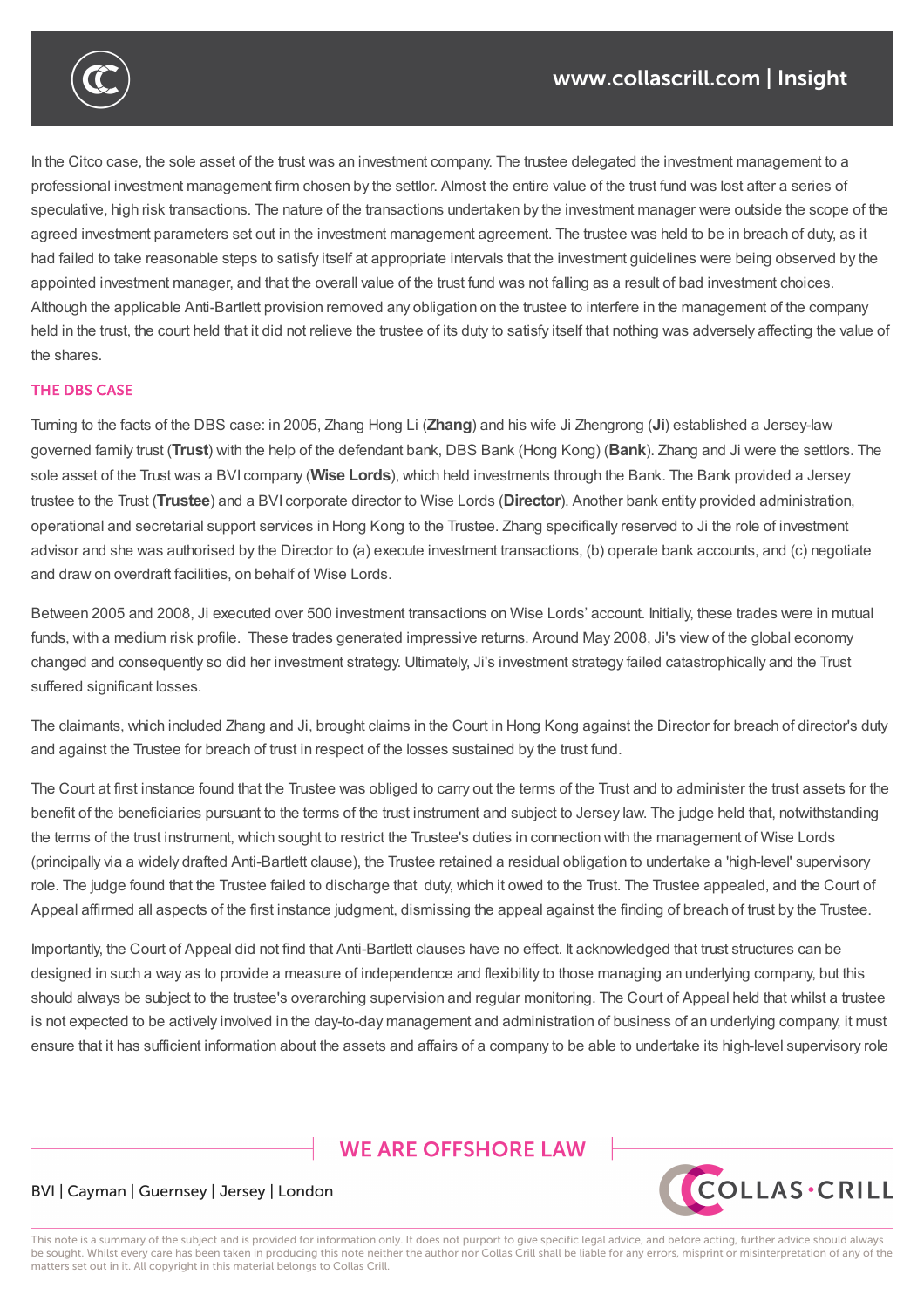

and intervene where it is clear that no reasonable trustee would sit back and ignore what was going on. A trustee cannot rely on an absence of notice of dishonesty to justify a lack of intervention.

is not expected to be actively involved in the day-to-day-to-day-to-day-to-day-to-day-to-day-to-day-to-day-to-

Importantly, the Court of Appeal did not find that Anti-Bartlett clauses have no effect. It acknowledged that trust structures  $\alpha$ 

#### **THOUGHTS FROM A CARIBBEAN PERSPECTIVE**

The question from a BVI or Cayman trustee's perspective is: would the court in the Citco case, and indeed the DBS case (as it currently stands), have found differently had the trust in question been a VISTA or STAR trust respectively? The answer to this must surely be yes.

As with all litigation, there is a risk that a court faced with a VISTA or STAR trust might take a similar view to that of the courts in Citco and the judgments to date in the DBS case. However, this would be a very robust position for a court to take, as it would require the court to rule in direct contradiction to black-letter law. That is, it seems very unlikely that a court would not give effect to the very clear and plain meaning of the VISTA or STAR legislation. In fact, the Citco and DBS cases arguably highlight the strength of the protection for trustees afforded by the VISTA and STAR legislation when compared to Anti-Bartlett clauses, because those types of trusts can be established with the purpose of specifically holding shares in a company with no power on the part of a trustee to intervene.

A word of warning to trustees: some VISTA and STAR trusts are better drafted than others, and therefore, some are better protected from attack than others. We recommend that VISTA and STAR trusts are reviewed to ensure that they are drafted in such a way that properly absolves the trustee of the duties which the trust instrument purports to. Similarly, when new VISTA and STAR trusts are being established, the drafting must be carefully considered. There has been a tendency to treat VISTA and STAR trusts as a 'one size fits all' option, and this should be resisted.

Collas Crill can assist with any queries related to new or existing trust structures, whether in the BVI or the Cayman Islands.

## **WE ARE OFFSHORE LAW**



#### BVI | Cayman | Guernsey | Jersey | London